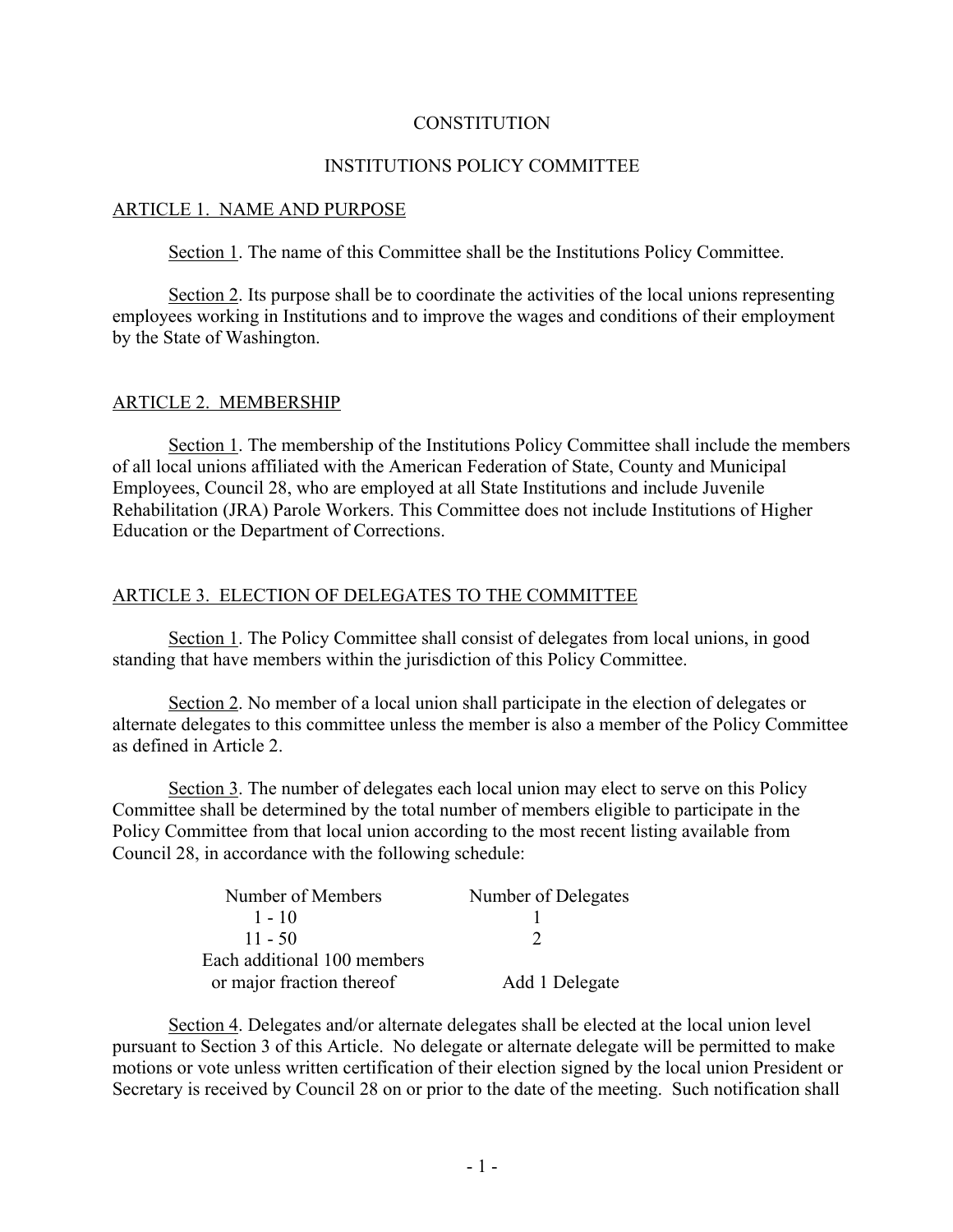serve as certification to the Policy Committee.

Section 5. An alternate delegate may be seated as a delegate in the event the local union's full delegate strength is not represented at the meeting. In the event more alternate delegates are present than the number of absent delegates, those to be seated, as delegates shall be determined by the delegates present from that local union.

Section 6. Delegates and alternate delegates shall be elected to serve a term of two years, such term to begin with the first Policy Committee meeting held within 60 days of adjournment of the biennial Convention of Council 28 and ending upon adjournment of the next biennial Convention except that: the term of office of all Policy Committee delegates or alternate delegates elected or appointed prior to October 10, 2006 shall end on that date and new elections shall be held for a one-year term by October 21, 2006. This one-year term shall end upon adjournment of the 2007 biennial Convention.

Section 7. Local unions may elect, delegates or alternate delegates, to newly eligible positions or to positions vacated by a delegate or alternate delegate, either for the remainder of the two-year term or for a specific meeting of the Policy Committee.

Section 8. In the event of a reduction in a local union's delegate entitlement, the local union shall be responsible for notifying Council 28 in writing of the change in status of any delegate or alternate delegate affected by the change in entitlement. In the absence of any such written notice, the Policy Committee Chair shall determine the delegates and/or alternate delegates to be seated for the meeting.

### ARTICLE 4. VOTING WITHIN THE POLICY COMMITTEE

Section 1. Voting on issues other than elections shall be by YEA or NAY vote of those present and eligible to vote, with the majority votes cast determining the issue.

Section 2. Twenty-five percent of the delegates present may call for a roll call vote by local unions, in which case each local union shall have the right to vote its entire membership strength regardless of the number of delegates present.

Section 3. In any roll call vote or election balloting process the delegates present from each local union shall evenly split the voting strength of the local, provided however, that the chair of the delegation from a local union shall cast any fractions of votes resulting from apportionment of the local union's votes.

Section 4. A secret ballot of delegates to this Policy Committee shall only be permitted in the case of elections.

Section 5. The election of Council 28 Executive Board members from this committee shall be in accordance with the Council 28 Constitution, the International Elections Code and Article 5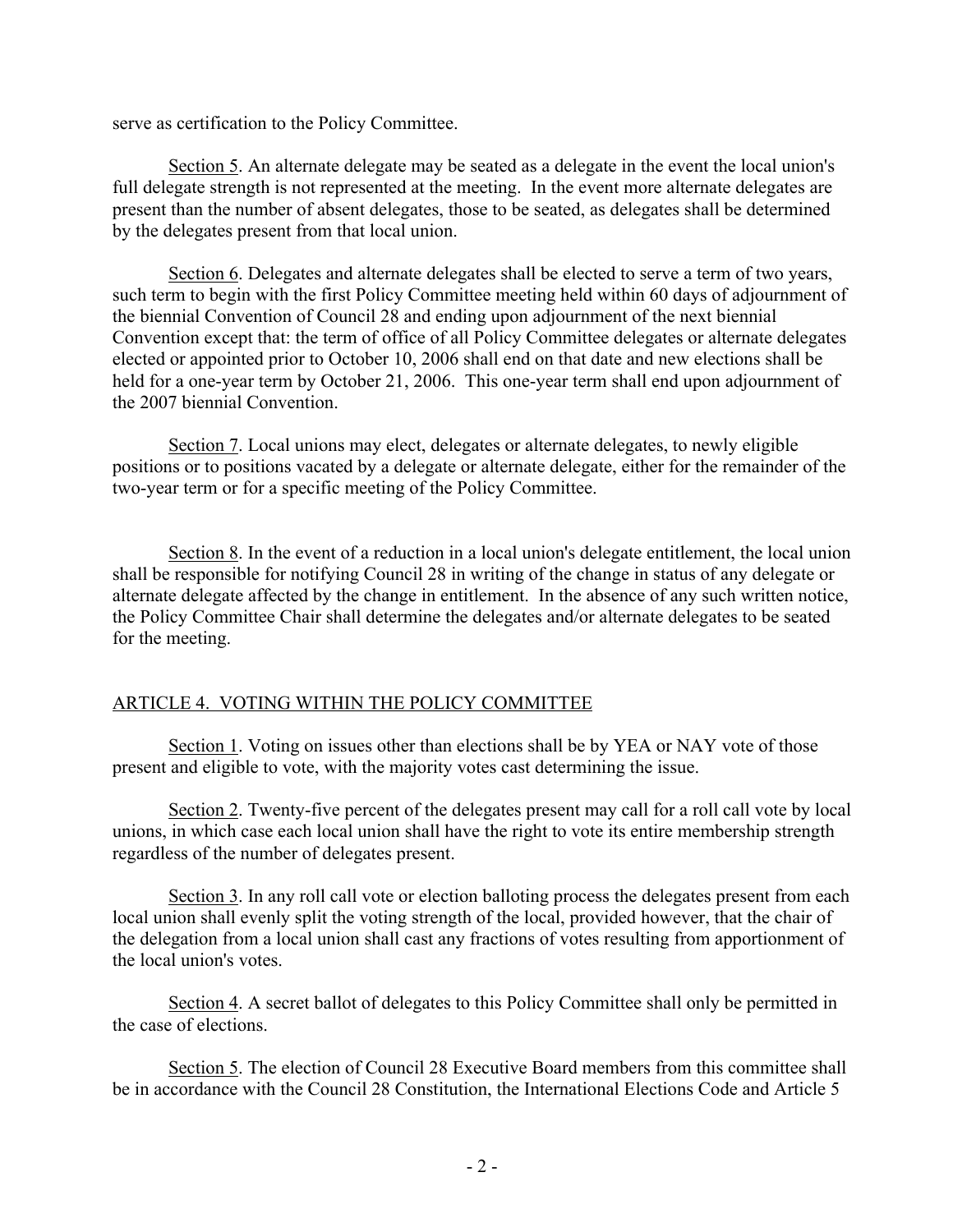of this Constitution.

### ARTICLE 5. OFFICERS AND ELECTIONS

Section 1. The officers of the Committee shall be the Chair, Vice-Chair and Secretary.

Section 2. The officers of the Committee shall be nominated, elected and installed in office at the regular meeting held within 60 days after adjournment of the biennial convention of Council 28.

Section 3. The term of office shall be for a period of two years from the date of the election, or until the successors have been elected.

Section 4. To be elected and serve as an officer of the Committee, the individual must be a delegate in good standing from their local and shall be entitled to a full vote as a local delegate.

Section 5. In conducting the election of Policy Committee officers, a nominee must receive a majority of all votes cast in order to be declared elected. If more than two delegates are nominated, and no one receives a majority of the votes cast, the names of all nominees except the top two will be dropped and a run-off election shall be held until such time as a nominee receives a majority of the votes cast.

Section 6. To be a candidate for office the nominee shall either be present at the election meeting or have previously given assurance that they will serve if elected.

Section 7. Vacancies occurring in any of the elected officers' positions shall be filled for the remainder of the term in the same manner in which the original elections were held.

#### ARTICLE 6. DUTIES OF OFFICERS

Section 1. The Policy Committee Chair shall: Preside at all meetings of the Policy Committee; Be a member of all committees except the election committee; Appoint members to all standing and special committees except where delegates act to elect members to such a committee; Report periodically to the delegates regarding any official acts.

Section 2. The Vice-Chair shall: Assist the Chair in the work of the office; In the absence or incapacity of the Chair to serve, to preside at all meetings and perform all duties otherwise performed by the Chair.

Section 3.. The Secretary shall: Keep a record of the proceedings of all Policy Committee meetings including any motions approved or other actions by the Committee; Serve as custodian for any property of the Policy Committee; Perform such other duties as may be required by action of the delegates.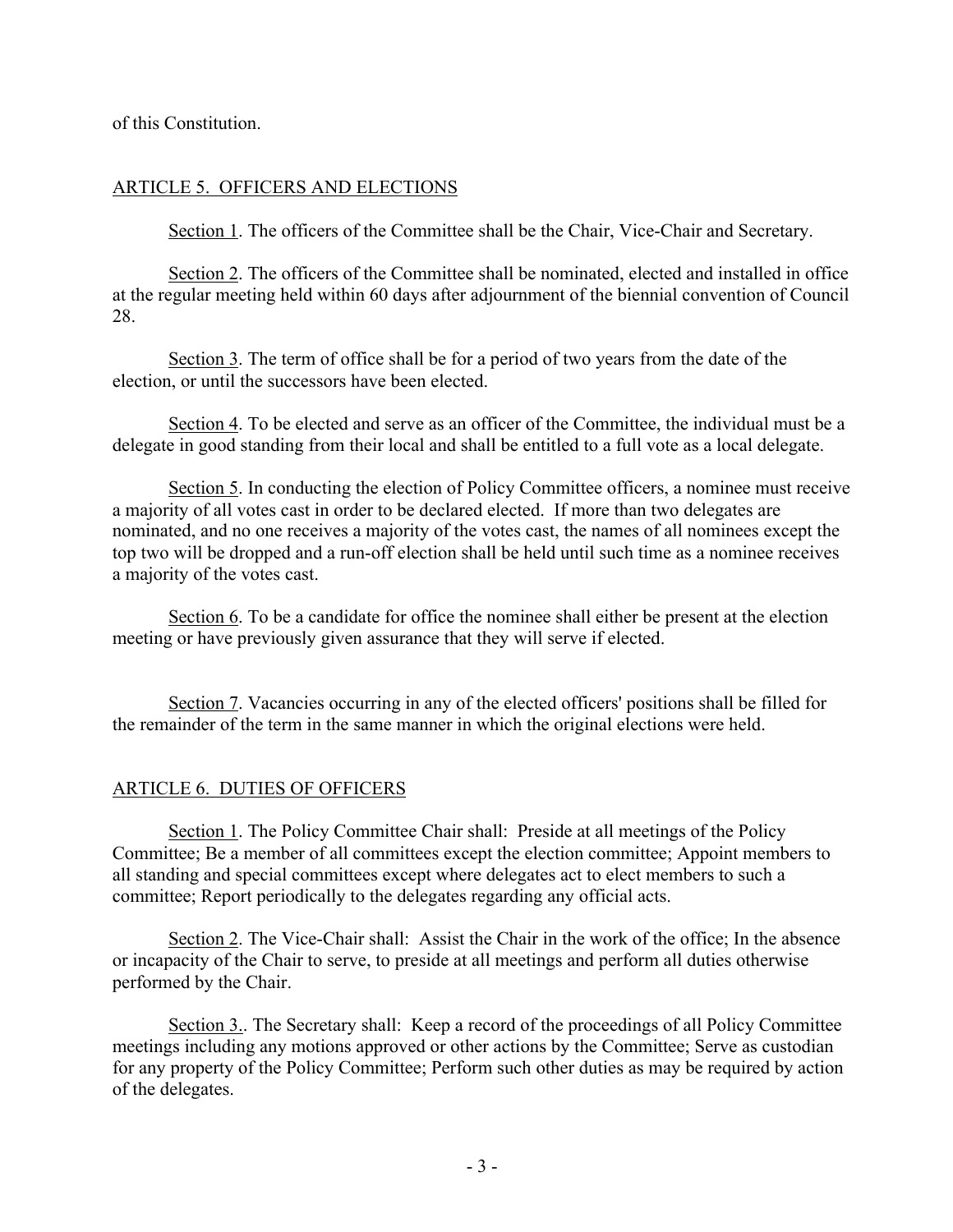## ARTICLE 7. MEETINGS

Section 1. The Policy Committee shall meet within 60 days of adjournment of the regular biennial convention of Council 28.

Section 2. Regular or special meetings of the Policy Committee shall be held on the call of the Policy Committee Chair with at least 10 days prior notice to the local unions, delegates and alternate delegates given by Council 28.

Section 3. A majority of local unions having members within the jurisdiction of this Policy Committee may call for a special meeting of the Policy Committee by filing written notice of the request for such a meeting with the committee Chair.

Section 4. All Policy Committee meeting times and places shall be determined by the Committee Chair in consultation with the Executive Director of Council 28.

Section 5. A quorum for the transaction of business at any regular or special meeting shall be no fewer than one-third of the currently accredited delegates of the Policy Committee, provided that delegates from at least one-third of the affiliated locals are present.

## ARTICLE 8. RESOLUTIONS

Section l.. A resolution presented to the Policy Committee shall be approved by a local union, local union Executive Board or other constitution body within Council 28, and received by the Council 28 headquarters office at least 10 days prior to the meeting at which the resolution is to be considered. A resolution, other than a constitutional amendment, which meets these requirements, shall be subject to adoption by a majority affirmative vote.

Section 2. In the event a proposed resolution is not approved by a local union, local union Executive Board or other constitutional body within Council 28, or is received by the Council 28 headquarters office less than 10 days prior to the Policy Committee meeting, it shall require a twothirds affirmative vote to be adopted. If, however, the resolution is later submitted and meets the requirements set forth in Section 1 of this Article, a motion to adopt shall only require a majority affirmative vote.

### ARTICLE 9. SPECIAL COMMITTEES

Section l. The delegates may establish and abolish special committees of the full committee for any purpose within the jurisdiction of this Policy Committee, as they deem necessary, at any time, and under the conditions or by the methods they determine necessary at the time.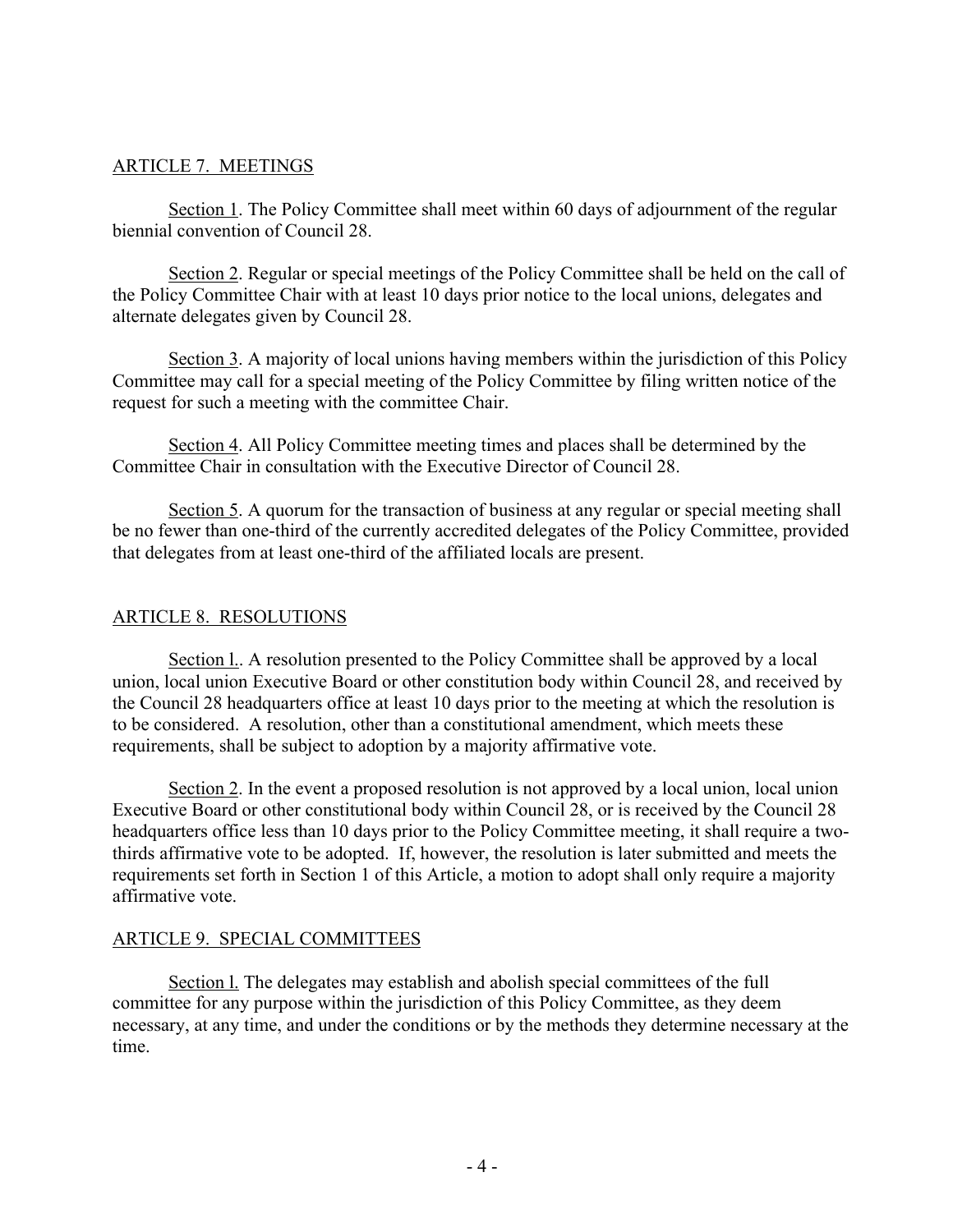Section 2. Expenses of such committees shall be governed by Article 10 of this Constitution or by the policies adopted by the Council 28 Executive Board, as the case may be.

Section 3. All special committee meeting times and places shall be determined by the special committee Chair in consultation with the Executive Director of Council 28 and the Chair of the Policy Committee.

### ARTICLE 10. FINANCES

Section 1. Each local union shall be responsible for payment of any expenses of its own delegates and alternate delegates, subject to any reimbursement to locals provided for under the Council 28 Constitution.

Section 2. Expenses for special committees on which each affiliated local union is represented shall be borne by each local.

Section 3. Expenses for special committee members who are selected to represent more than one local shall be reimbursed by Council 28 in accordance with the policies established by the Council 28 Executive Board.

Section 4. All costs associated with full meetings of the Committee, other than local union delegates and alternate delegates, shall be paid by Council 28 in accordance with the policies established by the Council 28 Executive Board.

# ARTICLE 11. RULES OF ORDER

Section 1. All questions of parliamentary procedure shall be resolved in accordance with Robert's Rules of Order (Revised Edition) except as modified by provisions of this Constitution.

### ARTICLE 12. AMENDMENTS TO THE CONSTITUTION

Section 1. This Constitution may be amended by the Committee itself at a regular or special meeting called for that purpose.

Section 2. All proposed amendments shall not be considered unless they are first read at a meeting of the Policy Committee, the proposed language is included in minutes of the Policy Committee sent to all affiliated local unions, and then voted upon at the next regular or special meeting of the Policy Committee.

Section 3. Voting on amendments shall be conducted as provided under Article 4, except that a two-thirds majority vote of those present and voting shall be required for adoption.

Section 4. All amendments shall become effective as of the date they are approved by